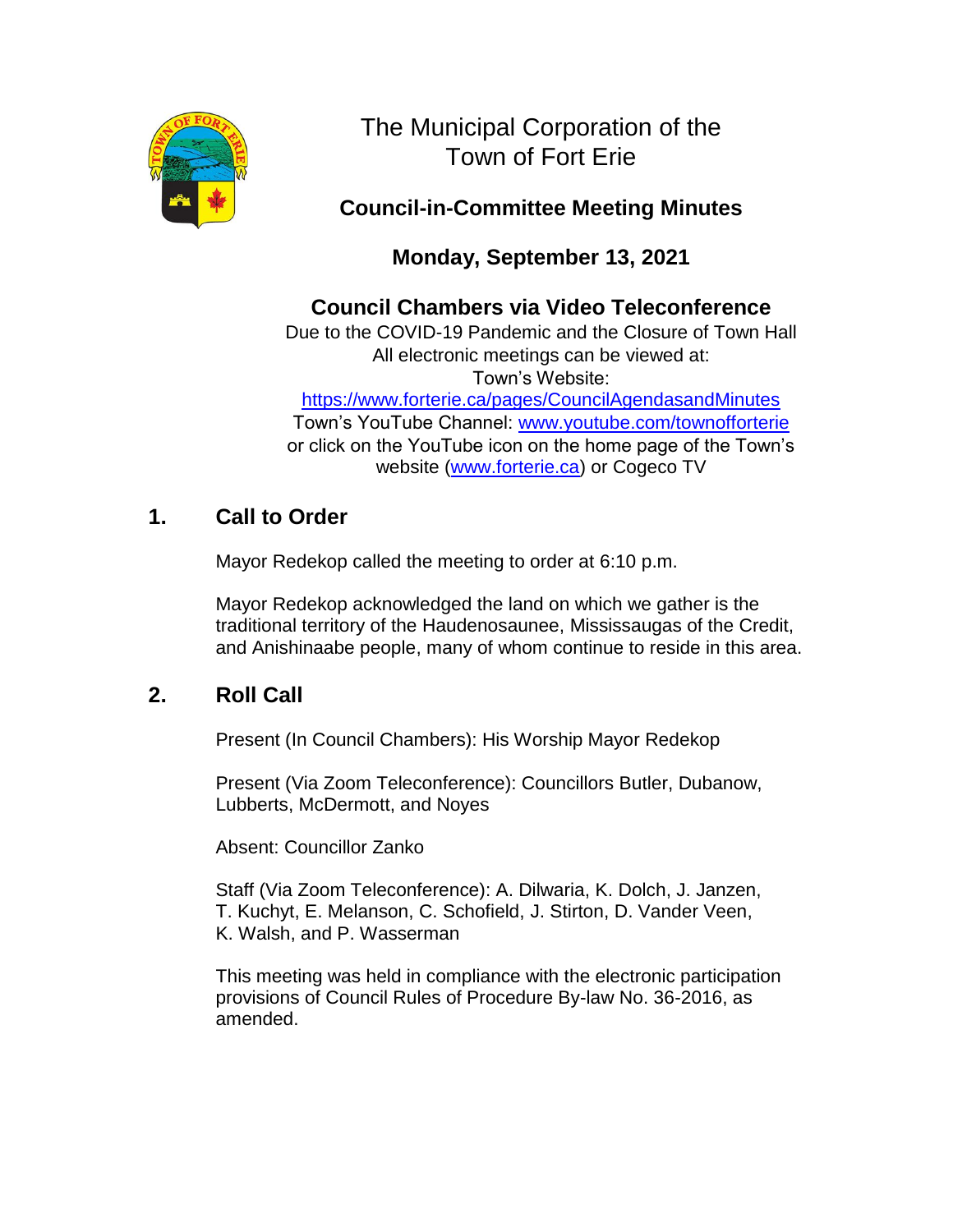### **3. Announcements/Addenda**

Mayor Redekop made the following announcements:

#### **COVID-19 Update**

Approximately a week and a half ago, an event in Fort Erie resulted in a large number of COVID-19 cases, which led to a significant increase in cases in Fort Erie overall. Case numbers in Fort Erie have since stabilized.

Vaccination rates are coming in slowly; however, we are trying to provide more opportunities in Fort Erie through pop-up clinics. On September 21st, from 10:00 a.m. until 6:00 p.m., a pop-up clinic will be held at the Central Fire Station. The Town's website continues to be updated with opportunities to receive vaccines locally, and pharmacies continue to provide vaccines as well.

We all must continue to follow the public health guidelines and encourage others to become vaccinated; this is the surest way that we get back to normal and keep our community safe.

#### **Rick Shular Memorial Race**

The 7<sup>th</sup> Annual Rick Shular Memorial Race was held today at the Fort Erie Racetrack. Rick Schuler was a councillor in the Town of Fort Erie from 2003 until 2014. When he was re-elected in 2014, he attended the inaugural meeting before unfortunately succumbing to cancer. The race was a great opportunity to connect with the family of Rick Shular and remember him as a truly unique individual who touched a lot of people, who was involved in a lot of activities, and who will always be remembered.

#### **Federal Election**

The final date for voting in the Federal election is next Monday, September the 20<sup>th</sup>. Advance polls have been operating throughout the Town with high turnout levels, including a large number of requests for mail-in ballots across the country. We all must vote as this is one of the main rights that we have in Canada.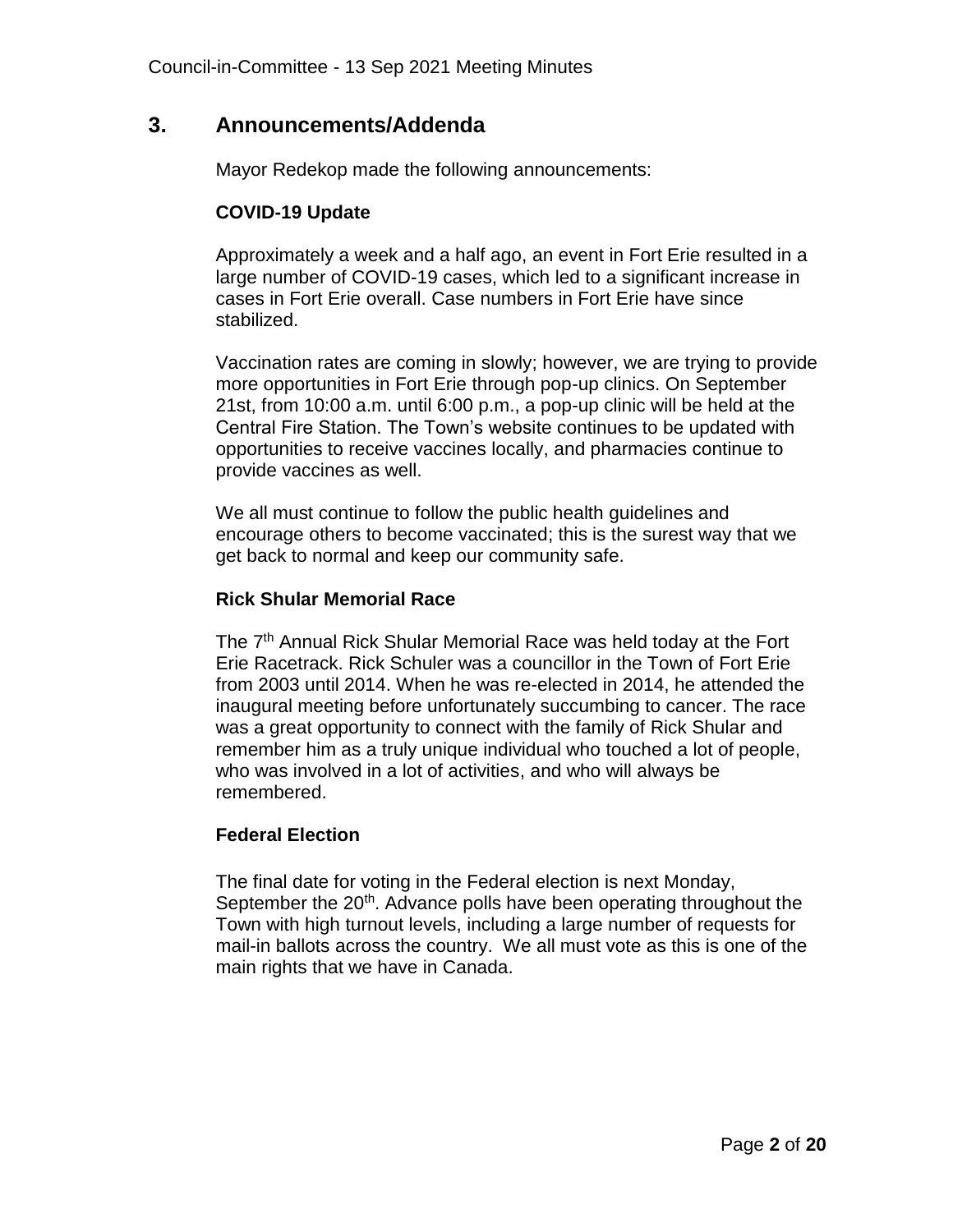#### **Hybrid Return to Council Chambers**

It was planned that Councillors could return to Council Chambers tonight; however, after some technical difficulty, that has changed to next week's Regular Council meeting. The meeting will still be held over Zoom with some councillors and staff present in the Council Chambers.

# **4. Declarations of Pecuniary Interest**

None.

# **5. Notice of Upcoming Public Meetings**

(a) Proposed Zoning By-law Amendment and Draft Plan of **Subdivision** 

> Re: 3285 Thunder Bay Road – Owner: Westwind Niagara Developments Inc. (Alfred Beam) - Agent: Upper Canada Consultants (Craig Rohe) - Monday, October 4, 2021 - 6:00 p.m. The information report will be available by 5:00 p.m. on September 29, 2021.

## **6. Public Meetings**

(a) Proposed Official Plan and Zoning By-law Amendment

Re: 4197 Niagara River Parkway - Owners: Sant Prakash Dhillon, Aman, Uppal, Shaminder Dhillion & Kuldip - Agent: Curtis Thompson (Better Neighbourhoods Inc.). The Applicant's request is to facilitate a future severance to create a new residential lot and to add a Special Policy Area and rezone the subject lands to a new site-specific Waterfront Residential (WR) Zone to permit new development within the Urban Area on private water service. The subject property is located within the urban boundary and is currently designated Low-Density Residential, in the Douglastown-Black Creek Secondary Plan and zoned Waterfront Residential (WR) Zone, in accordance with Zoning By-law No. 129-90.

Mayor Redekop announced that this portion of the meeting would be devoted to the holding of the Public Meeting.

Mayor Redekop also provided information on electronic participation for members of the public who wished to provide input relative to the Application.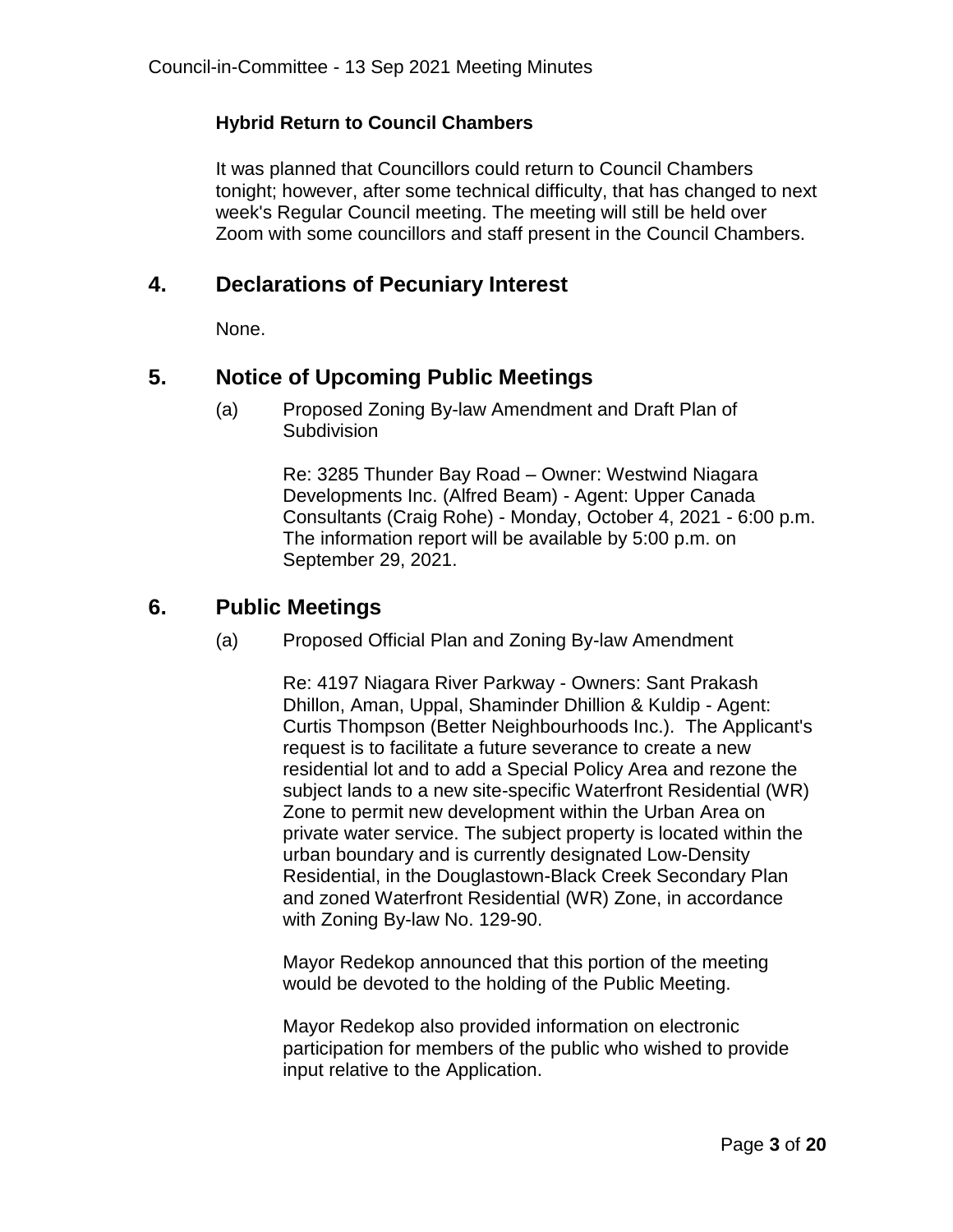Ms. Dilwaria, Senior Development Planner, delivered a PowerPoint Presentation which is available for viewing on the Town's website.

Ms. Dilwaria confirmed the statutory requirements for the Public Meeting were met, summarized the purpose of the Application, and public comments received.

Mayor Redekop requested that staff bring the Applicant or Agent in to participate in the meeting.

Mr. Curtis Thomson, Better Neighbourhoods Inc., Agent, was present to speak on behalf of the Application. Mr. Thomson provided a PowerPoint presentation and stated the following:

- The property is located in the urban area
- The property lacks municipal water but does have access to municipal sanitary sewer
- The purpose of the application is to apply to the Committee of Adjustment, to sever a new lot; however, in order to do that, a site-specific exemption is warranted under the official plan and the zoning bylaw to allow for partial private services
- The proposed building envelope and driveway have been designed to preserve existing trees on the property
- The garage has been placed on the southern flank of the building to preserve the neighbour's privacy to the south
- As a result of feedback from the Open House, the Owner is willing to increase the proposed side yard setback from 2.2 metres to 3 metres as well as prohibit the use of a short-term rental in perpetuity
- The Official Plan Amendment is for partial private services, specifically water, to be provided through an underground cistern tank

Mayor Redekop enquired whether the Clerk received any comments subsequent to the posting of the Report, to be read into the Minutes.

The Clerk the following comments into the Minutes:

(a) Herb Pirk, 4169 Niagara Parkway, Stevensville

"On behalf of a number of local residents and neighbours, we wish to lodge our objection to the Combined Official Plan and Zoning By-Law Amendment Application, more specifically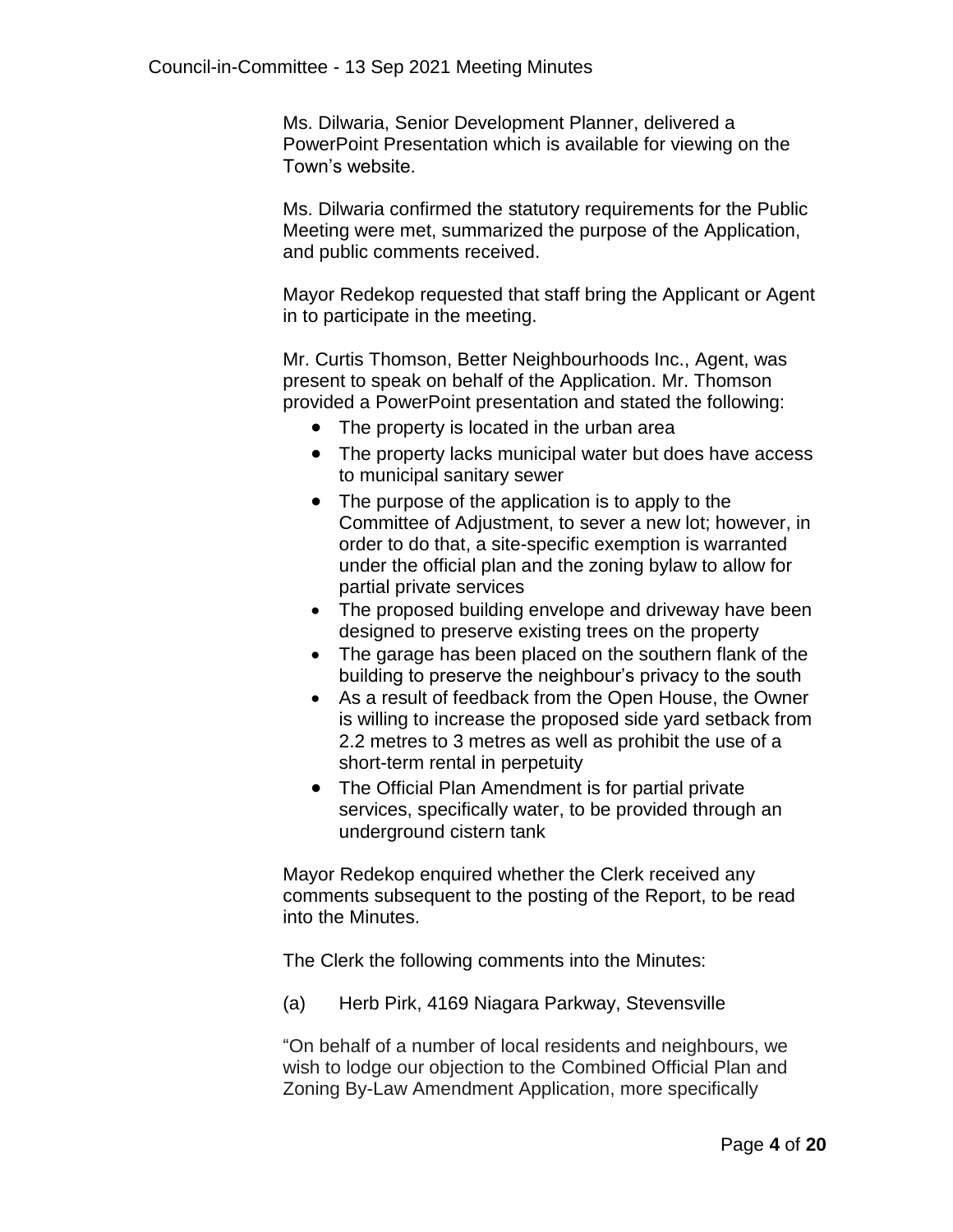Application #s 350302-0124 and 350309-0524. I am writing this letter personally because many neighbours have voiced their reluctance to sign their names to a public letter for fear of reprisals.

We understand the need for intensification from a policy point of view as it is critical to Town revenue and indeed is good for the environment in general. However, the houses in the area immediately surrounding the property and indeed the entire Douglastown-Black Creek Secondary Plan are relatively small compared to other properties on the Parkway, unassuming, well set back and well spaced giving a rural look to this section of the Parkway. Whatever intensification is approved, it needs to be consistent with the surrounding environs.

We recognize the rights of the Applicants to apply for the aforementioned Amendments to the Official Plan and Zoning Bylaw.

The Applicants ask for site specific variances related to a sitespecific Waterfront Residential (WR) Zone to permit new development within the Urban Area on private water service and have submitted a site plan that impacts a longstanding homeowner at 4197 Niagara Pkwy. Her rights for a quiet, tranquil home in which she has resided for almost 40 years need to be respected as well.

While the neighbours would favour no change, we concede that this is unlikely and leads us to examine what actions or restrictions and requirements the Town could make to the future severed lot to maintain the quiet, tranquil enjoyment of their properties.

We trust that Council will carefully consider the four recommendations seriously as they, in our view, will address most of the concerns of the homeowners in the immediate area of impact.

September 7, 2021

To: Members of Town Council, Town of Fort Erie

Re: Combined Official Plan and Zoning By-law Amendment Application re: 4197 Niagara River Parkway, Application #s 350302-0124 and #350309-0524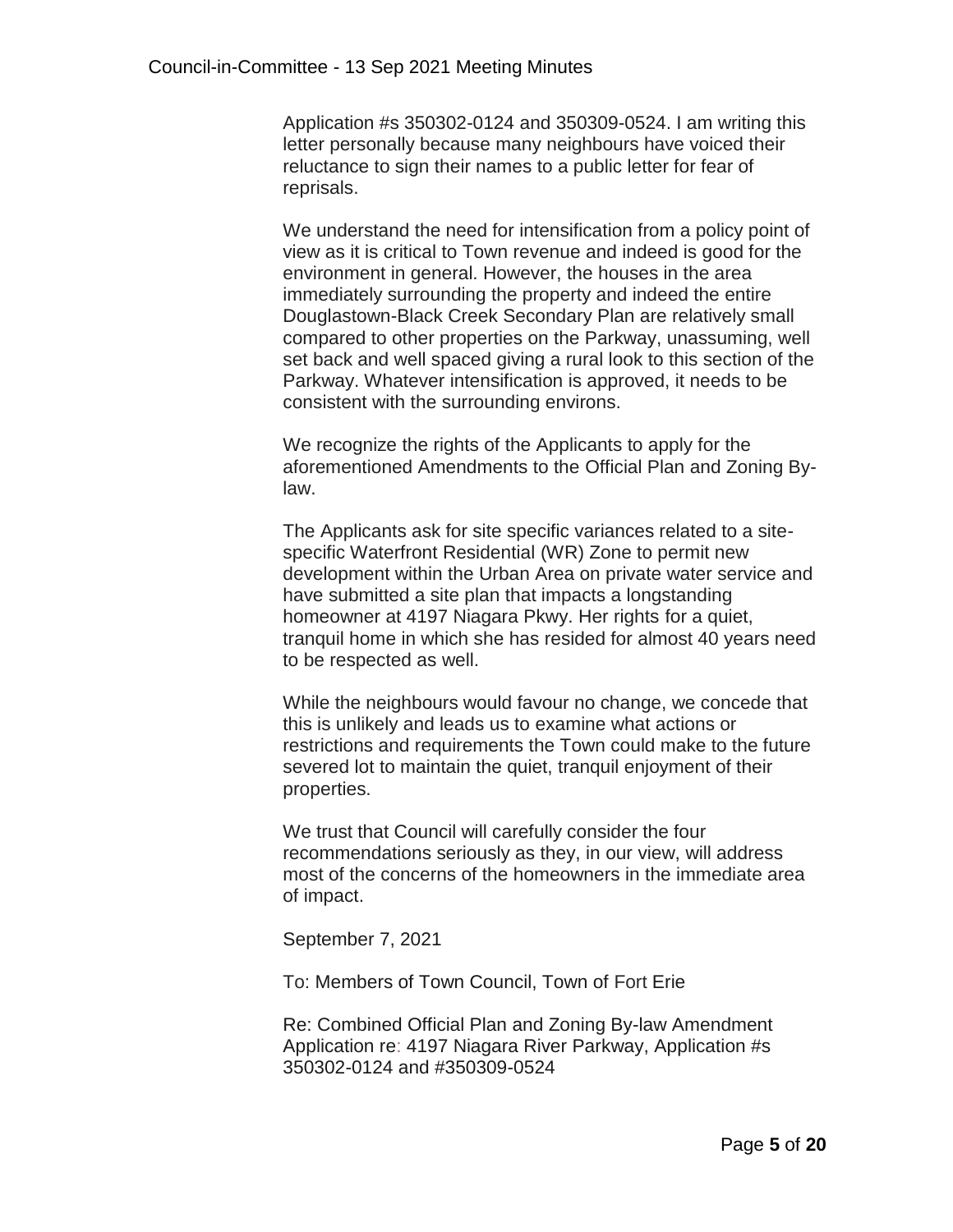WHEREAS:

- 1. The Applicant utilized the property for income on short term rentals through Airbnb and occasional long-term rentals.
- 2. The Applicant did not monitor the activities of these renters and ignored complaints of late-night partying, excessive noise, garbage being scattered on the property and lack of maintenance by the owner.
- 3. When Covid restrictions were imposed on short term rentals, the Applicant was cautioned that his continued renting of the property for short term rentals had been suspended as a Covid precaution by the Province, was not permitted and indeed illegal. The Applicant continued privately to utilize the property for short term rentals.
- 4. In January of 2021 a double murder at the property shocked the neighborhood. The Applicant had rented 4197 Niagara Pkwy. on a short-term basis to the people associated with this crime, again, illegally due to Provincial COVID restrictions. Renting to people who were also prepared to ignore these COVID restrictions showed a complete disregard for the law by both the Applicant and the "renter". It put neighbours and local citizens at risk and undermined the sense of safety and tranquility which the community had always enjoyed.
- 5. This Application comes on the heals of a lengthy pattern of disregard for the law by the Applicant and puts his credibility in question. He has demonstrated an inability to follow the law. He has disregarded safe neighborhood norms. He has deliberately misrepresented his intentions. He has proven his oral intentions have no credibility. The Town Council should not rely on the content of his written submissions or his oral intentions.
- 6. After the Information Meeting called by the Town Planning Department in August the Applicant indicated directly to Ms. Herod the following: a) he agreed to a 3 metre setback from Ms. Herod's property line; b) he agreed to a substantial front yard setback that would not compromise her privacy and view.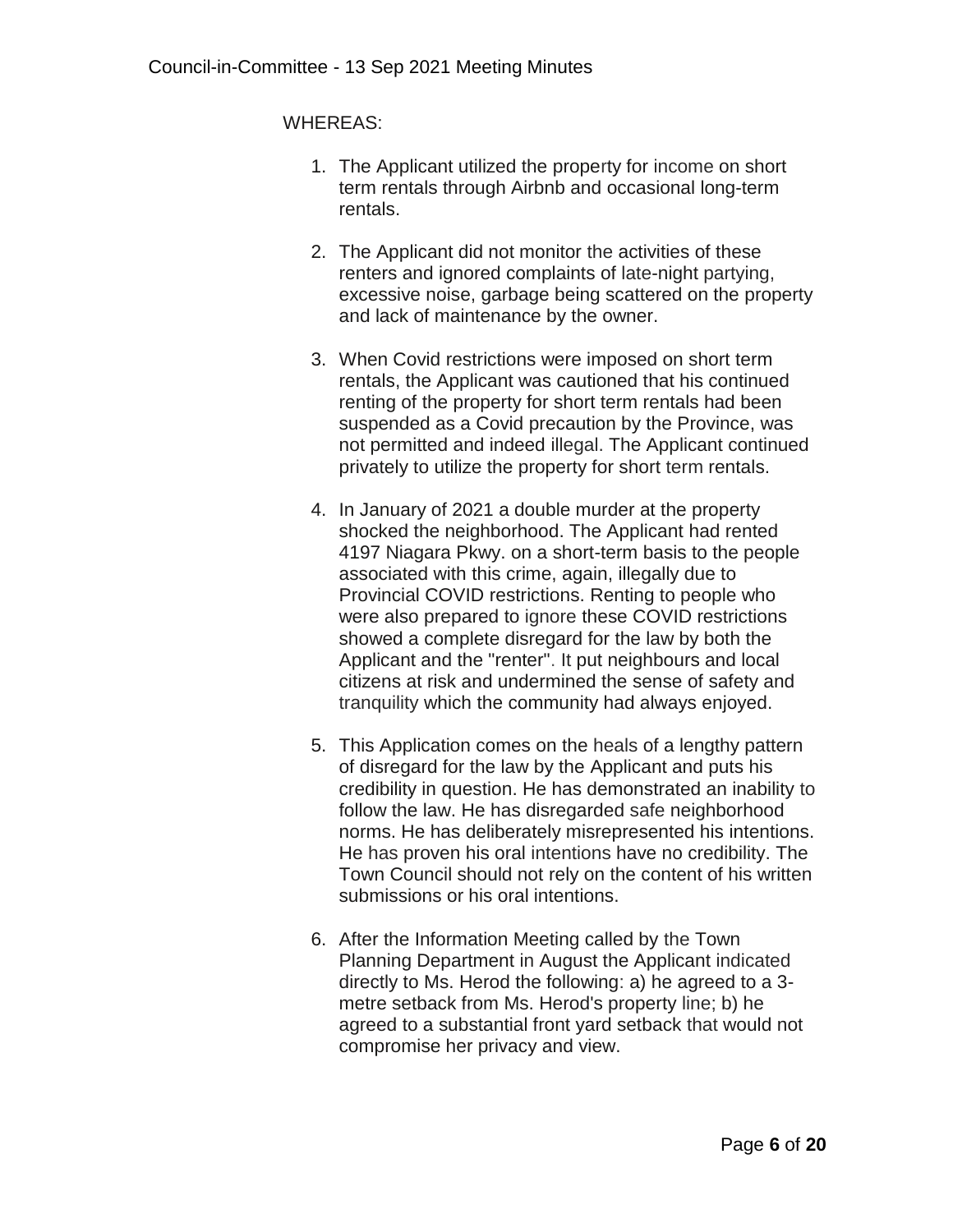7. The Application also includes a reference to a future dwelling of 2 storeys and 3,000 square feet which is totally out of scale with the immediate neighbourhood, both in size and proximity to a neighbour's property.

THEREFORE BE IT RESOLVED THAT: In the event Town Council approves a Site-Specific Official Plan and Zoning By-Law Amendment for the property known as 4197 Niagara Parkway, such approval should also include the following Site-Specific amendments to be registered on title:

- 1. That the side lot set back between the subject property, 4197 Niagara Pkwy, and the adjacent property, 4189 Niagara Pkwy, be no less than 3 metres.
- 2. That the front lot setback of the new lot be not less than 15.9 metres.
- 3. That the maximum dwelling size be no greater than 2,200 square feet, nor greater than 2 storeys.
- 4. That Short Term rentals be prohibited on the newly created lot."
- (b) Ernie and Pat Lapp

"We wish to inform you that we will unfortunately be unable to take part in the zoom meeting, September 13th. concerning the 4197 Niagara River Parkway property. We completely support all of the issues submitted by Herb Pirk in a letter dated September 8,2021 to the members of council for the town of Fort Erie."

(c) Robert Bates

"My name is Robert Bates and I live next door to the property in question. I am opposed to the severance being proposed. In my opinion, the council passed a poorly thought out short term rental law which ultimately resulted in the deaths of two young girls next door, despite phone calls and emails from me. "Our" council woman Noyes was quoted after hearing about the murders saying, "Oh, that's the party house." To date, we have never received a reply from Noyes from any email or phone call. Large lawsuits should be anticipated by the family of the murdered girls and others as the property was illegally rented during the lockdown without oversight. This property which may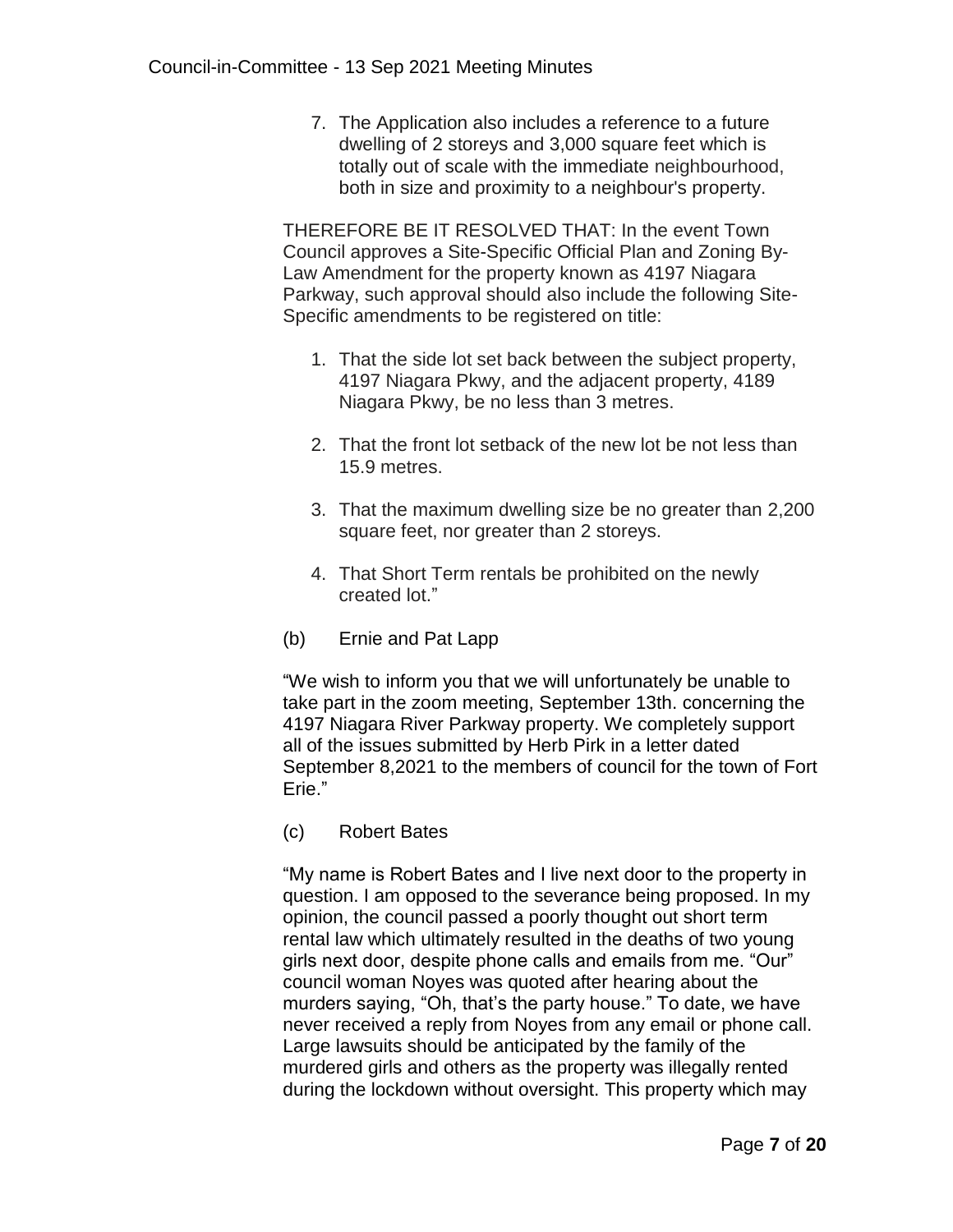be encumbered by litigation should not be severed. Please don't compound one mistake with another."

(d) Paul Callow

"I am currently a resident of the Niagara Parkway for which I have owned for the last 8 years. It has always been my understanding that there was a minimum lot size to build a property. This was in place to maintain an area of spacious properties that compliments its proximity along the Niagara Parks land. It was this that lead me, and many other to seek a residence with spacious living on the Niagara Parkway. My position is that I am opposed to this amendment. There have been many conversations on this matter with those living in this area and the feeling is shared. Lowering the lot size, down to 25 m sets a dangerous president, that will pave the way into turning this beautiful, unique and picturesque road into any overcrowded residential street. It is certain that once the process starts it will be followed be many other interest groups looking to break up properties for financial gain. It is important for counsel to consider the motive for this amendment application and the potential damage it can do to this community."

Mayor Redekop asked if there was anyone in the virtual waiting room with their hand raised.

- (e) Herb Pirk, 4169 Niagara Parkway, stated that the applicant has dealt with at least three of his four recommendations. Mr. Pirk also stated that the size and square footage of the building is out of scope with other properties along the Niagara Parkway from Netherby Road to Switch Road. He added that a 2,200 square foot dwelling would be more typical for property in question.
- (f) Debra Herrod, 4189 Niagara Parkway, stated that she is surprised that the Town is allowing this severance as it may lead to many other severances between Fort Erie and Chippewa which will result in a loss of tranquility and peacefulness. Ms. Herrod also stated that, as an adjacent neighbour, the severance will directly impact her as she will lose privacy with the increase in people.

Mayor Redekop enquired whether there were any members of the public in the waiting room who wish to speak in favour of the Application.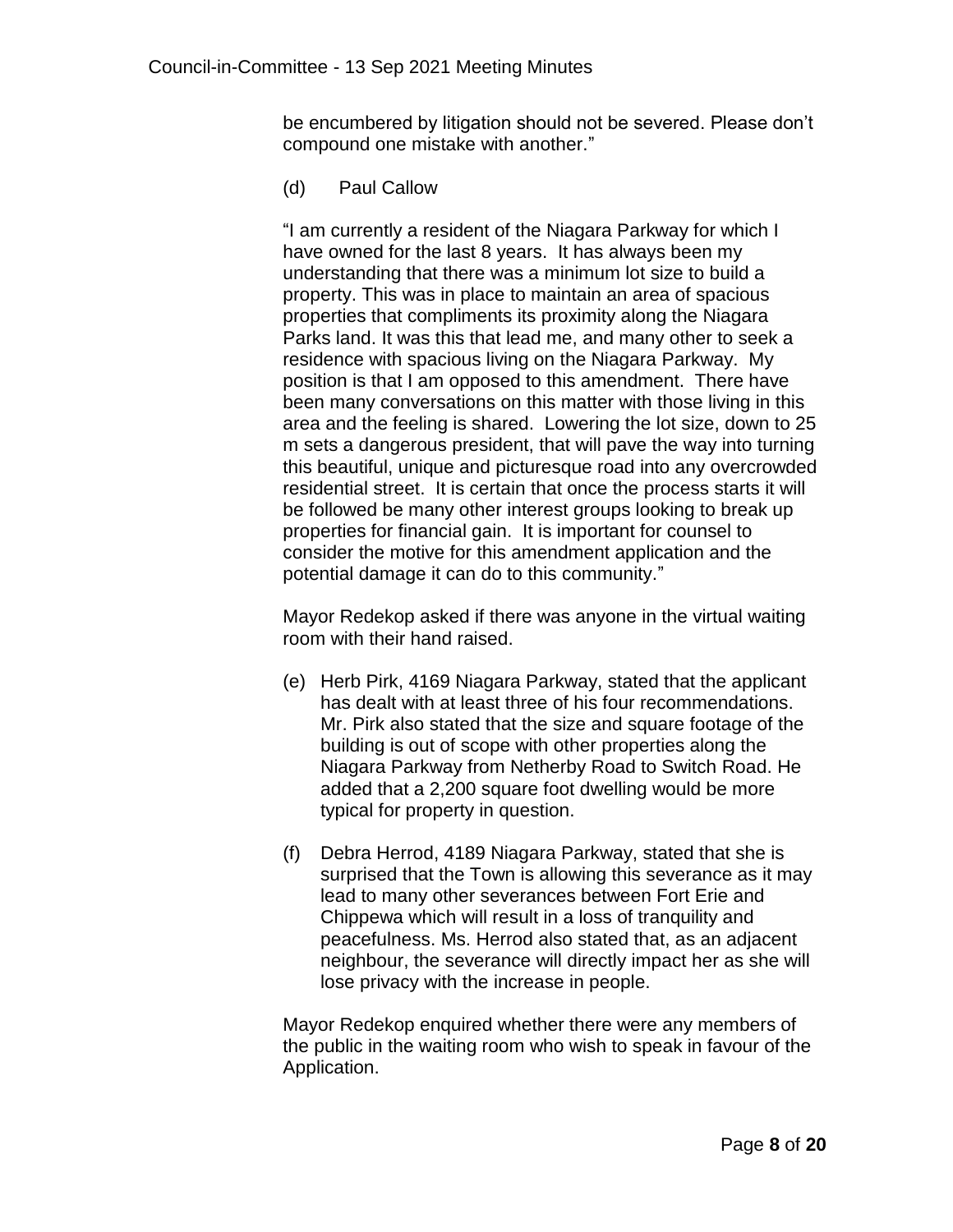No members of the public came forward.

Mayor Redekop enquired if any members of the public wished to speak in opposition to the Application.

No members of the public came forward.

#### **Mayor Redekop declared the Public Meeting closed**.

#### (b) Proposed Zoning By-law Amendment

Re: 3399 North Shore Drive - Owner: Paul Phillip & Susana Phillip / Sider Brothers Builders Ltd. - Agent: Upper Canada Consultants Planning & Engineering Ltd. (Matt Kernahan). The Applicant's request is to permit severance of two new lots and to formalize an existing legal non-conforming two-storey detached garage that is located in the front yard of the retained lot. Sitespecific zoning provisions are requested to permit a reduced setback from the 1-in-100-year flood elevation along the waterfront, reduced lot frontage for one of the new lots, and to permit an existing pool and accessory building to remain on one of the proposed new lots as a temporary use for a period of one year. The zoning will change from Waterfront Residential (WR) Zone to three site-specific Waterfront Residential (WR) Zones.

Mr. Vander Veen, Junior Planner, delivered a PowerPoint Presentation which is available for viewing on the Town's website.

Mr. Vander Veen confirmed the statutory requirements for the Public Meeting were met, summarized the purpose of the Application, and public comments received.

Mayor Redekop requested that staff bring the Applicant or Agent in to participate in the meeting.

Mr. Kernahan, Upper Canada Consultants, Agent, was present to speak on behalf of the Application. Mr. Kernahan provided a PowerPoint presentation summarizing the application and stated the following:

• The purpose of the proposed amendment for Part Three is to permit the existing pool and accessory structure to remain in place while and until the dwelling is constructed on this property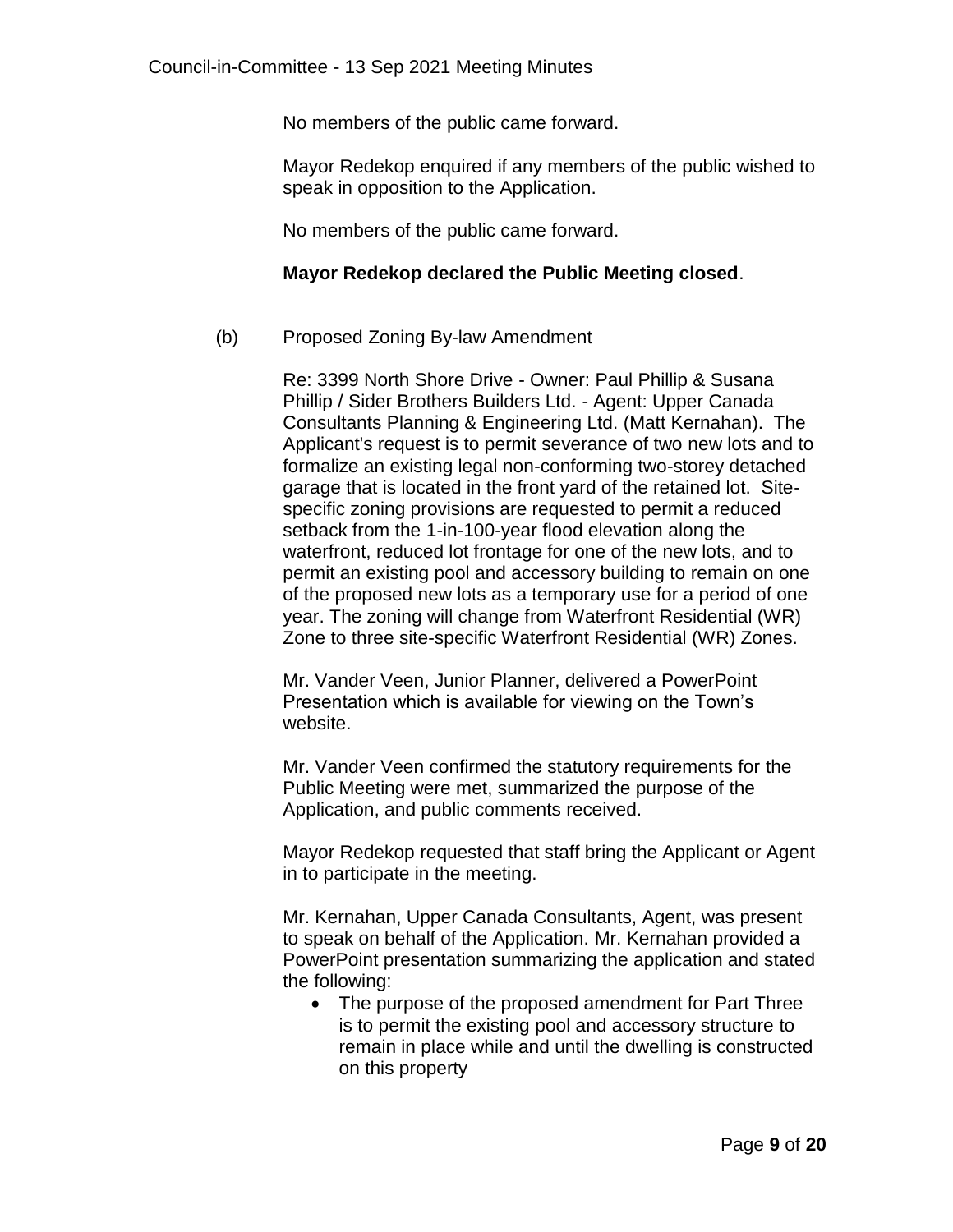- The purpose of the proposed amendment for Part One is to permit a severance and reduced lot frontage
- The purpose of the proposed amendment for Part Two is to facilitate a future severance and maintain the existing garage and two-story dwelling to remain
	- $\circ$  The dwelling and deck will be modified slightly in order to accommodate the future proposed lot line, and the existing tennis court will be removed from the property
- Part four is a six-foot-wide strip of land, which will be transferred to the town to improve the existing walkway access to the beach; Town staff expressed a strong desire to acquire the strip of land as Parkland and the owners are agreeable to transferring it to them
- The proposed lot frontages are similar to many other lots in the area, including a number that are located along North Shore Drive, both north and south side
- The proposed development is supported under the Ridgeway Thunder Bay Secondary Plan and encouraged by Regional Information Policy
- The proposed development will not have any negative impact on natural heritage and hazard areas
	- o The NPCA have no objection to the proposal or requires any studies
- The creation of the new lots will result in the dedication of the strip of land that will be added to the Town's walkway and improve waterfront access

Mayor Redekop enquired whether there were any members of the public in the waiting room who wish to speak in favour of the Application.

No members of the public came forward.

Mayor Redekop enquired whether the Clerk received any comments subsequent to the posting of the Report, to be read into the Minutes.

The Clerk advised she had received written comments from Dwayne Chrustie, Louis Carlesso, Karen Lane and Richard Ross. Mr. Butler advised that those individuals were present and they were called upon to speak.

(a) Karen Lane, 57 Maple Leaf Avenue South, stated that she is opposed to the proposal as it will increase density and not meet the character of the neighbourhood. Ms.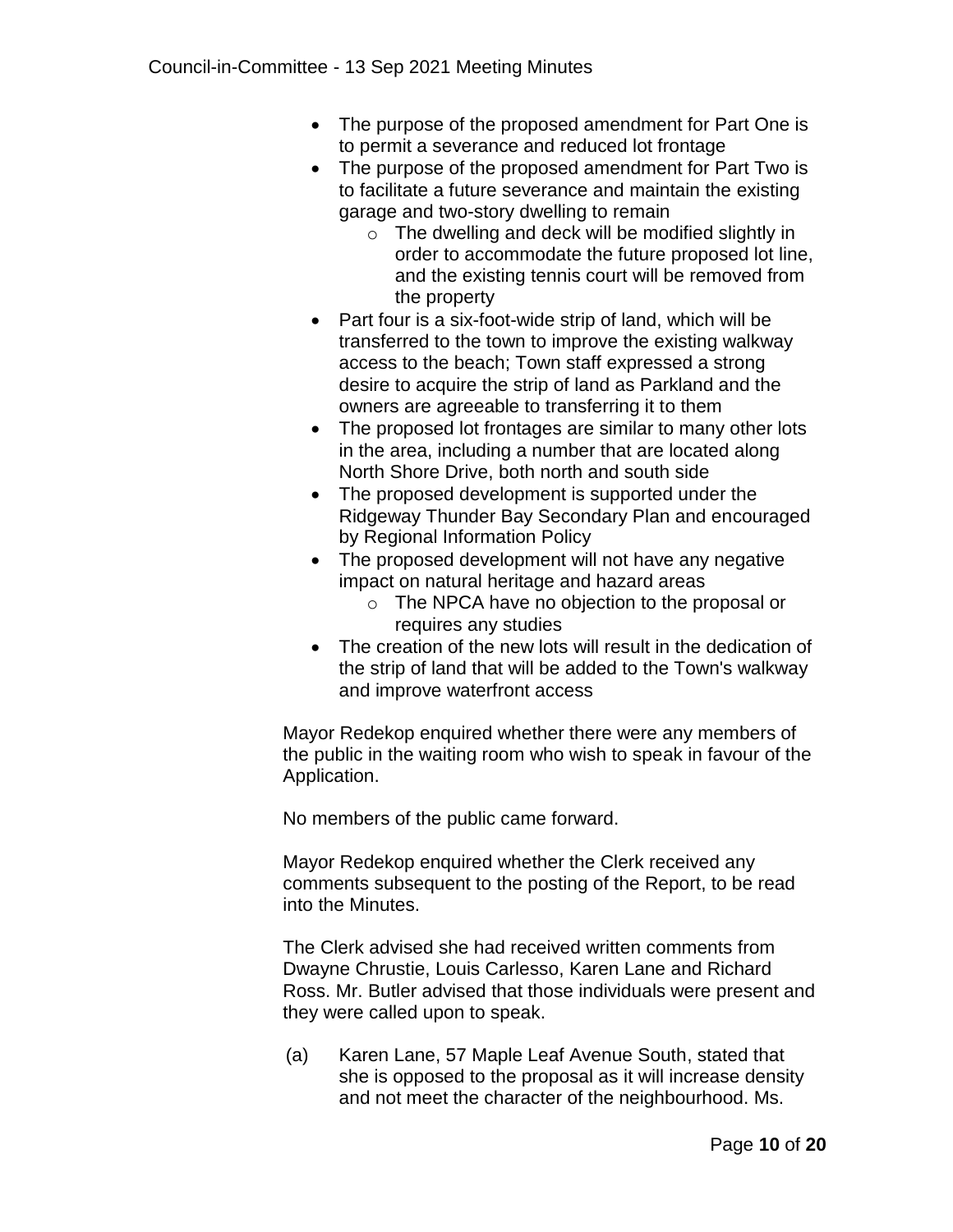Lane also stated that she is opposed to the current AirBnB use as it creates parking problems. She added that the additional lots will negatively affect the naturalized park atmosphere of the streetscape.

- (b) Dwaine Chrustie, 112 Derbyshire Drive, stated that he is opposed to the proposal as he is concerned that the additional dwellings will be used as short-term rentals. Mr. Chrustie also stated that existing short-term rental has had a negative affect in the area and he is concerned about more of the same.
- (c) Louis Carlesso, 3404 North Shore Drive, stated that he is concerned with the reduced lot frontage of 12 metres in comparison to other larger lots in the area with frontages around 80 metres. Mr. Carlesso added that he is concerned that the proposed smaller lots will set a precedent for future development in the area.
- (d) Richard Ross, 47 Maple Leaf Avenue South, stated that the proposed development will have a negative impact on the character of the neighbourhood and is opposed to the reduction in lot frontage. Mr. Ross also stated that he is concerned that future development will lead to further subdivision of other larger lots.
- (e) John Burke, 119 Maple Leaf Avenue South, stated that he is opposed to the application for the same reasons stated by previous speakers. Mr. Burke added that he is concerned about drainage on the proposed new lots as there are existing flooding problems.
- (f) Jason Grimoldby, 129 Maple Leaf Avenue South, stated that he is opposed to the application for the same reasons stated by previous speakers.

Mayor Redekop enquired if any other members of the public wished to address Council. No members of the public came forward.

#### **Mayor Redekop declared the Public Meeting closed**.

*Council recessed at 7:58 p.m. until 8:05 p.m.*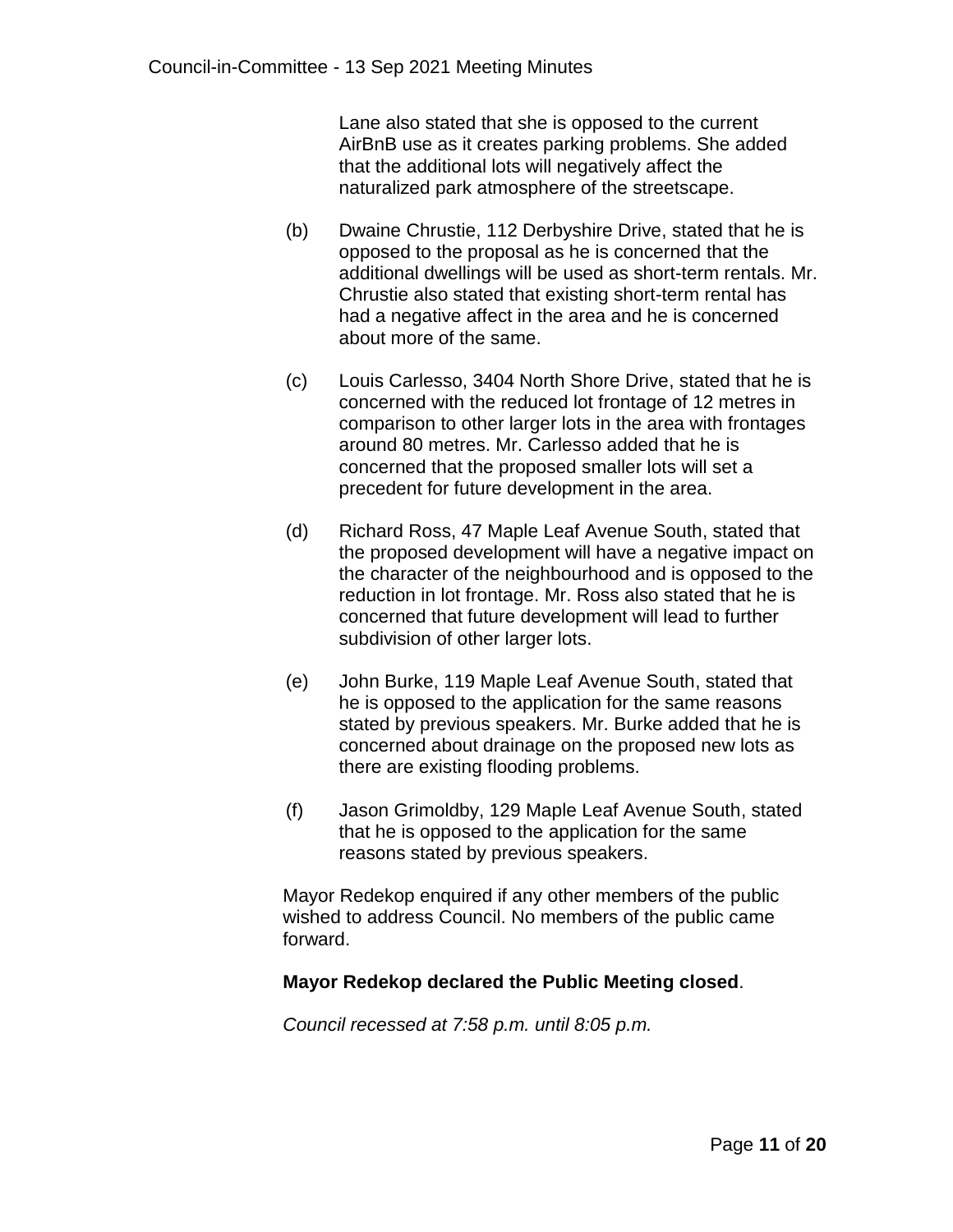(c) Proposed Official Plan and Zoning By-law Amendment

Re: 544 Walden Boulevard - Owner: Anthony Infurna Sr. - Agent: Hallex Engineering Ltd. (Anthony Infurna). The Applicant's request is to permit the development of two semidetached dwellings for a total of four units fronting onto Walden Boulevard. An Official Plan Amendment is required to permit the semi-detached dwellings by changing the land use designation from Commercial to Urban Residential. A zoning by-law amendment is also required to change the Highway Commercial (C3) Zone to a site-specific Residential 3 (R3) Zone with provisions to permit reduced lot frontage for all four units and reduced lot area for one of the units, to permit the dwelling designs.

Mr. Vander Veen, Junior Planner, delivered a PowerPoint Presentation which is available for viewing on the Town's website.

Mr. Vander Veen confirmed the statutory requirements for the Public Meeting were met, summarized the purpose of the Application, and public comments received.

Mayor Redekop requested that staff bring the Applicant or Agent in to participate in the meeting.

Mr. Anthony Infurna, Agent, was present to speak on behalf of the Application. He advised that staff had covered everything and he had nothing further to add.

Mayor Redekop enquired whether the Clerk received any comments subsequent to the posting of the Report, to be read into the Minutes. The Clerk advised that she did not.

Mayor Redekop enquired whether there were any members of the public in the waiting room who wish to speak in favour of the Application.

(a) Anthony Annunziata, 516 Garrison Road, stated that he supports the proposed change in zoning from C3 Commercial to Residential.

Mayor Redekop enquired if any members of the public wished to speak in opposition to the Application.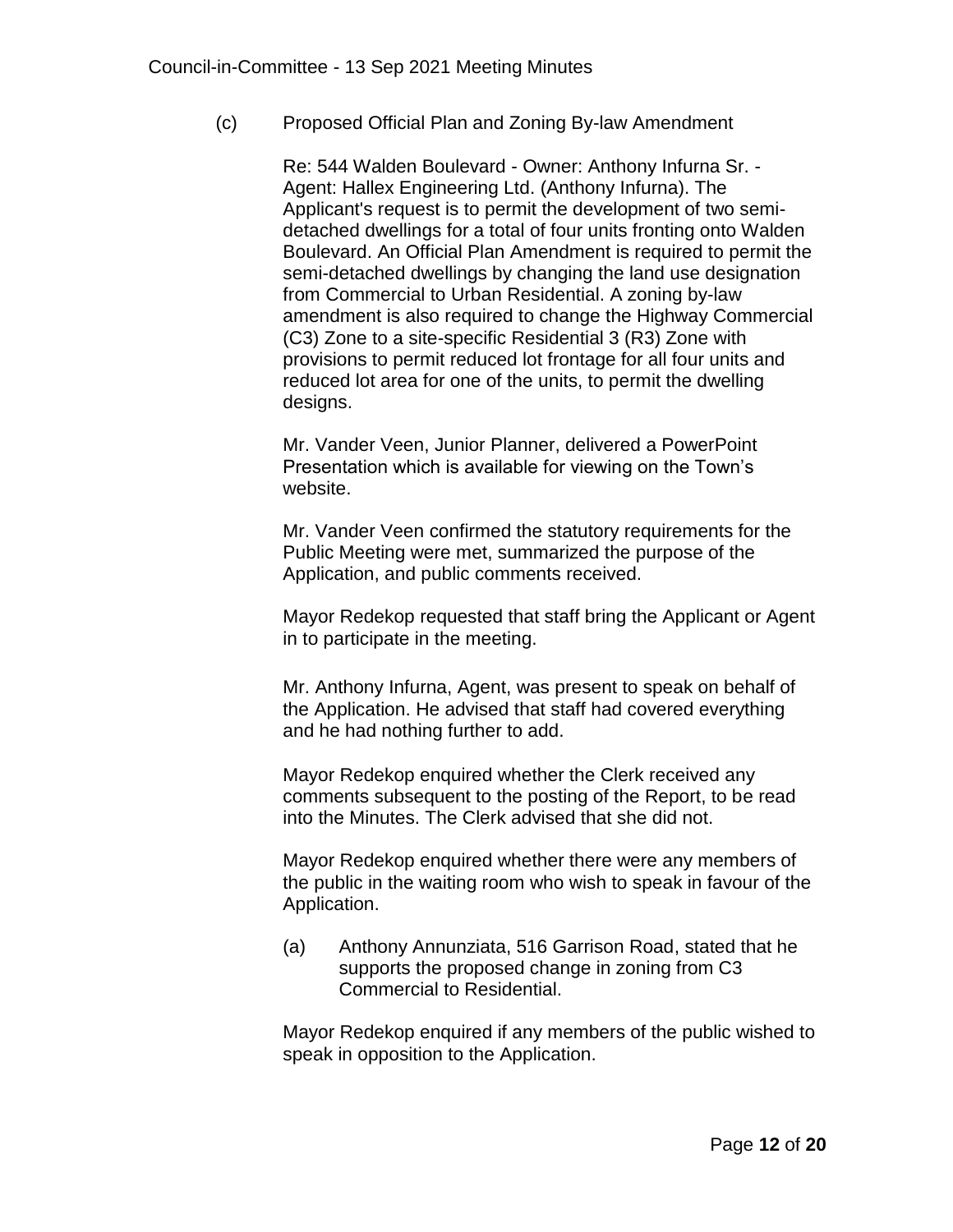No members of the public came forward.

#### **Mayor Redekop declared the Public Meeting closed**.

## **7. Consent Agenda Items**

# **7.1 Request to Remove Consent Agenda Items**

### **7.2 Consent Agenda Items for Approval**

**PDS-84-2021** Beachwalk Subdivision - Amending Subdivision Agreement and Pre-Servicing Approval - West Side of Schooley Road, South Side of Michener Road - Marz Homes (Crystal Beach) Inc. (Dan Gabriele)

**That:** Council authorizes the entry into an Amending Subdivision Agreement with Marz Homes (Crystal Beach) Inc. for the Beachwalk Subdivision (formerly JetMar Plan of Subdivision), and further

**That:** Council permits the Developer to pre-service the subdivision prior to registration of the Subdivision Agreement subject to receipt of the drawings, security deposit, cash payment, approvals, insurance certificate, and letter of indemnification to the satisfaction of the Town, and further

**That:** Council directs staff to prepare a by-law for Removal of Part Lot Control pursuant to Section 50 of the Planning Act, R.S.O 1990, and further

**That:** Council directs staff to prepare a by-law to execute the Subdivision Agreement and associated documents. **(Carried)**

**PDS-85-2021** River Trail Phase 2 Stage 2 - Amending Subdivision Agreement - East Side of Black Creek Road, South of Baker Road - Royal Niagara Falls Estates Development Corp. (Linda Jabbaz)

**That:** Council authorizes the entry into an Amending Subdivision Agreement with Royal Niagara Falls Estates Development Corp. for the River Trail Phase 2 Stage 2 Subdivision, and further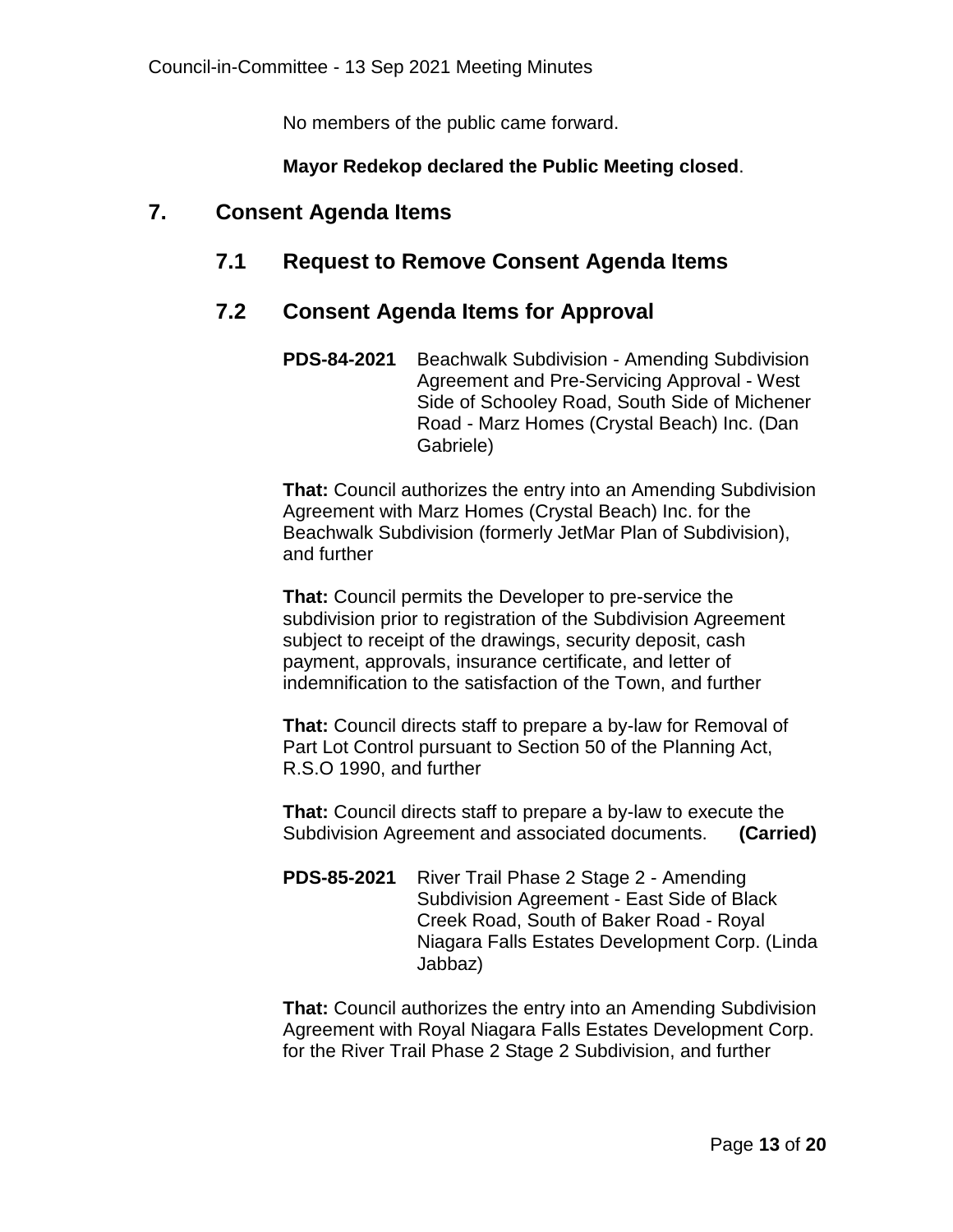**That:** Council directs staff to prepare a by-law to execute the Amending Subdivision Agreement and associated documents.  **(Carried)**

**CS-08-2021** 2020 Annual Financial Report

**That:** Council receives for information Report No. CS-08-2021 regarding the "2020 Annual Financial Report" attached as Appendix "1" and published in accordance with Section 295 of the Municipal Act, 2001, and further

**That:** Council allocates the \$1,734,158 2020 General Levy surplus as follows:

- \$700,000 to the Road Refurbishing Reserve,
- \$350,000 to the Parkland Reserve,
- \$250,000 to the Major Capital Expenditure Reserve,
- \$200,000 to the Facilities Maintenance Reserve,
- \$100,000 to the IT Equipment Reserve,
- \$45,813 BIA and Crystal Beach Beautification Committee surpluses be carried forward to 2021, and
- \$88,345 to the General Levy Rate Stabilization Reserve.

 **(Carried)**

**CS-09-2021** Adjustments, Rebates, Under Section 357and 358 for 2018, 2019 and 2020

**That:** Council approves the cancellation, reduction or refund of taxes and penalties in the amount of \$17,203.75 as per Appendix "1" to Report No. CS-09-2021 in accordance with Section 357 and 358 of the Municipal Act, 2001 and directs staff to submit a By-law to Council.

**That:** Council supports staff's recommendation regarding properties with roll numbers 020 019 26705 and 020 023 02100 which is for no assessment change. **(Carried)** 

**CS-10-2021** 2021 Semi Annual Investment Review

**That:** Council receives for information purposes Report No. CS-10-2021 regarding the 2021 semi-annual investment review.  **(Carried)**

# **Consent Agenda Recommendation**

Recommendation No. 1 Moved by: Councillor Dubanow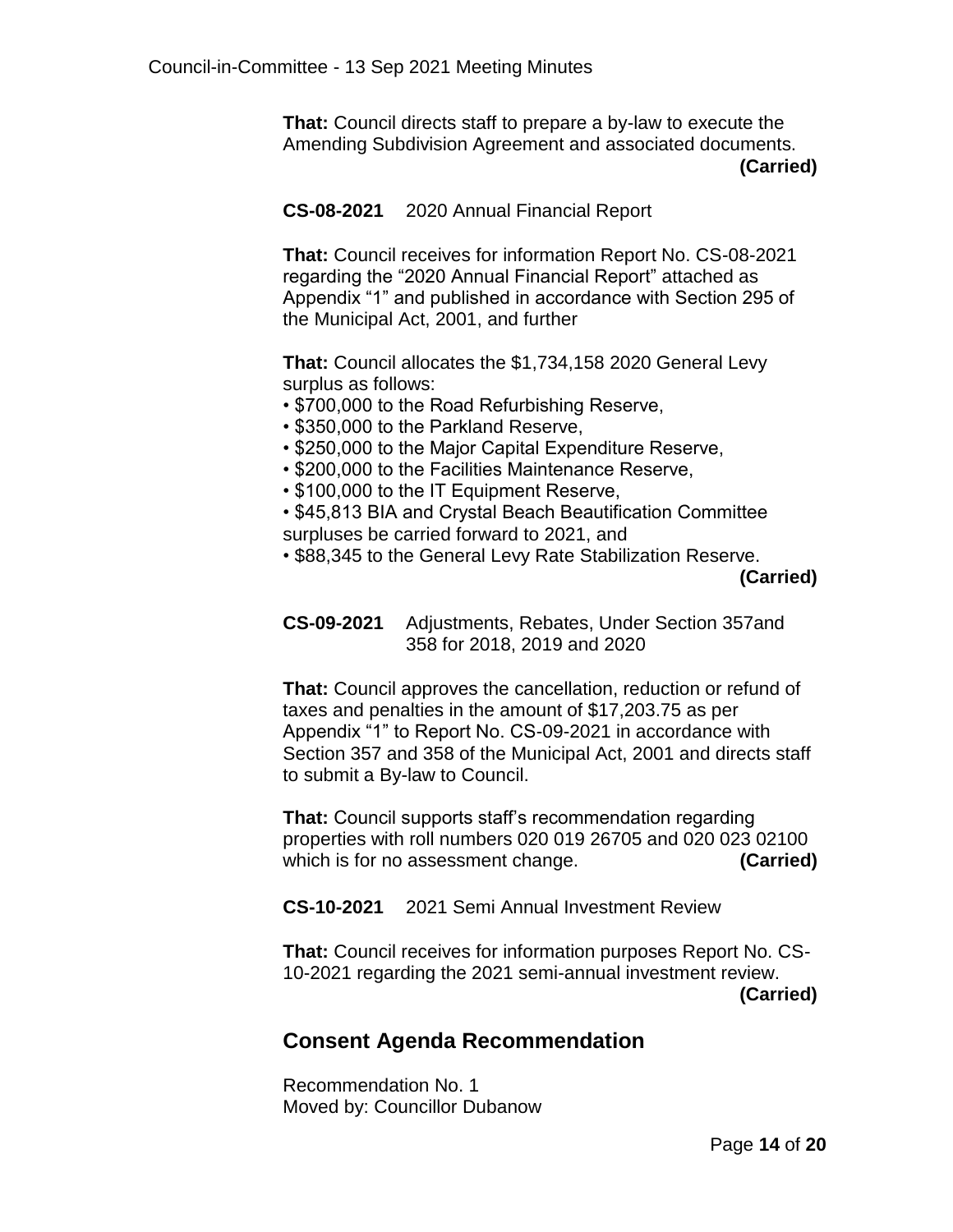**That:** Council approves the Consent Agenda Items as recommended. **(Carried)**

#### **7.3 Items Removed to be Dealt with Separately**

None.

#### **8. Planning and Development Services**

*Chaired by Councillor Dubanow.*

#### **8.1 Presentations and Delegations**

None.

#### **8.2 Reports**

**PDS-19-2021** Proposed Zoning By-law Amendment - 0 -13365 Pettit Road - D.C. McCloskey Engineering Ltd. - Mark McCloskey (Agent) - KRS Holdings Inc. - Gary Singh (Owner) *(Postponed from March 8, 2021, Council-in-Committee Meeting, April 12, 2021, Council-in-Committee Meeting and the June 14, 2021 Council-in-Committee Meeting - Previously Moved by Councillor Zanko as Recommendation No. 4)*

**That:** Council receives for information purposes Report No. PDS-19-2021 regarding a proposed amendment to the Town's Comprehensive Zoning By-law No. 129-90 for 0-13365 Pettit Road.

Recommendation No. 2 Moved by: Mayor Redekop

**That:** Report No. PDS-19-2021 be postponed until such time as the applicant has submitted the revised application with updating supporting studies. **(Carried)**

**PDS-81-2021** Proposed Combined Official Plan & Zoning By-Law Amendment - 4197 Niagara River Parkway - Curtis Thompson (Better Neighbourhoods Inc.) (Agent) - Sant Parkash Dhillon, Aman Uppal, Shaminder Dhillion & Kuldip Singh (Owners)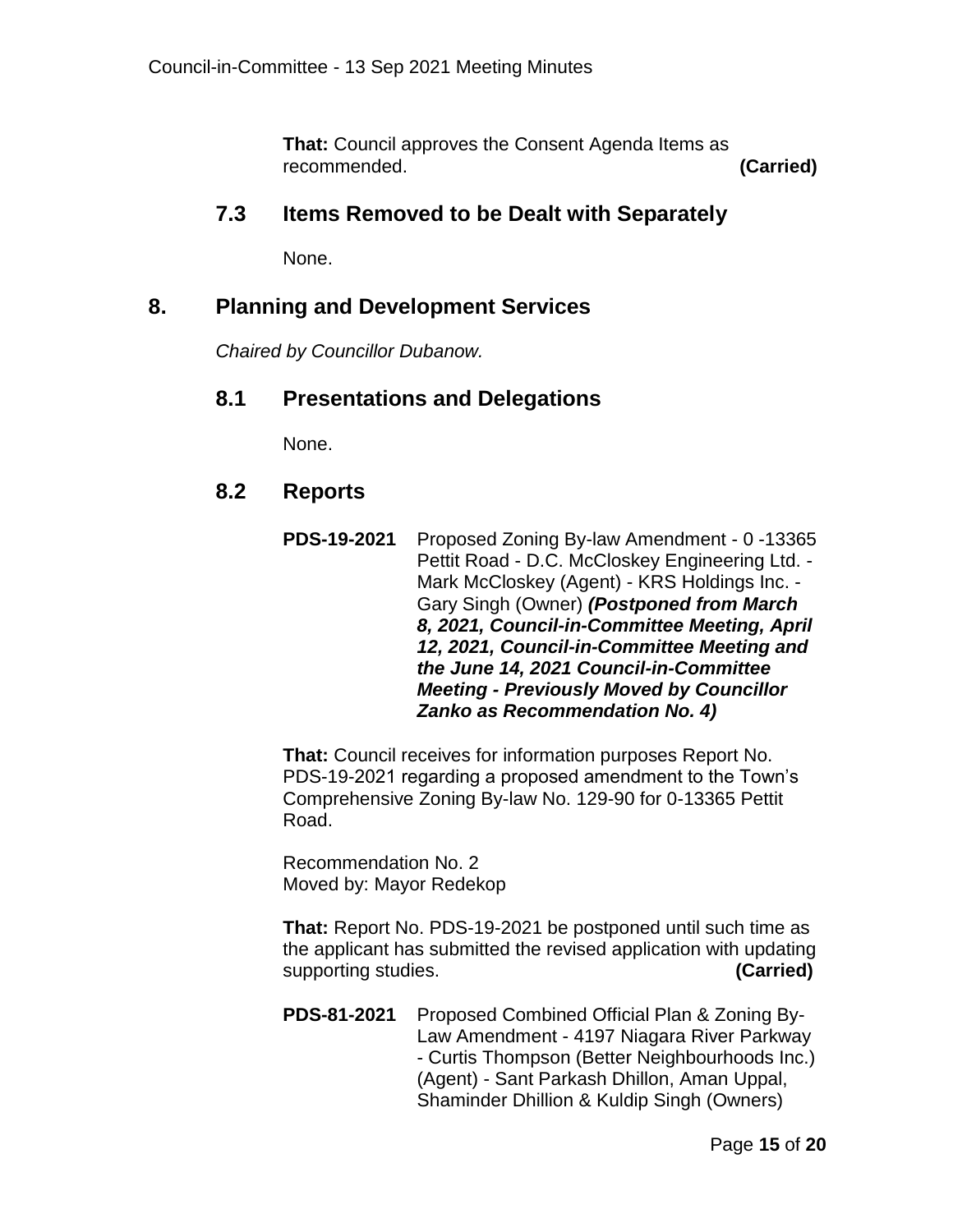Recommendation No. 3 Moved by: Mayor Redekop

**That:** Council receives for information purposes Report No. PDS-81-2021 regarding an amendment to the Town's Official Plan and Zoning By-law for 4197 Niagara River Parkway.  **[\(Carried\)](http://forterie.civicweb.net/FileStorage/2DF95E4BA7294FD9B97D8E5EC3DC615B-PDS-81-%202021%204197%20Niagara%20River%20Parkway%20-%20OPA%20ZBA%20.pdf)**

**PDS-82-2021** Proposed Zoning By-Law Amendment - 3399 North Shore Drive - Upper Canada Consultants Planning & Engineering Ltd. - Matt Kernahan - (Agent) - Sider Brothers Builders Ltd. - Shawn Sider / Paul Philip & Susana Philip (Owners)

Recommendation No. 4 Moved by: Councillor McDermott

**That:** Council receives for information purposes Report No. PDS-82-2021 regarding a proposed Zoning By-law Amendment for 3399 North Shore Drive. **(Carried)**

**PDS-83-2021** Proposed Combined Official Plan & Zoning By-Law Amendment - 544 Walden Boulevard - Hallex Engineering Ltd. - Anthony Infurna (Agent) - Anthony Infurna Sr. (Owner)

Recommendation No. 5 Moved by: Councillor Butler

**That:** Council receives for information purposes Report No. PDS-83-2021 regarding a proposed Official Plan Amendment and Zoning By-law Amendment for 544 Walden Boulevard.  **(Carried)**

**PDS-86-2021** Crystal Beach Secondary Plan - Proposed Official Plan Amendment No. 54 and Related Zoning By-law Amendments

Recommendation No. 6 Moved by: Councillor Lubberts

**That:** Council approves the Crystal Beach Secondary Plan Official Plan Amendment No. 54 (OPA 54) attached as Appendix "4" to Report No. PDS-86-2021, and further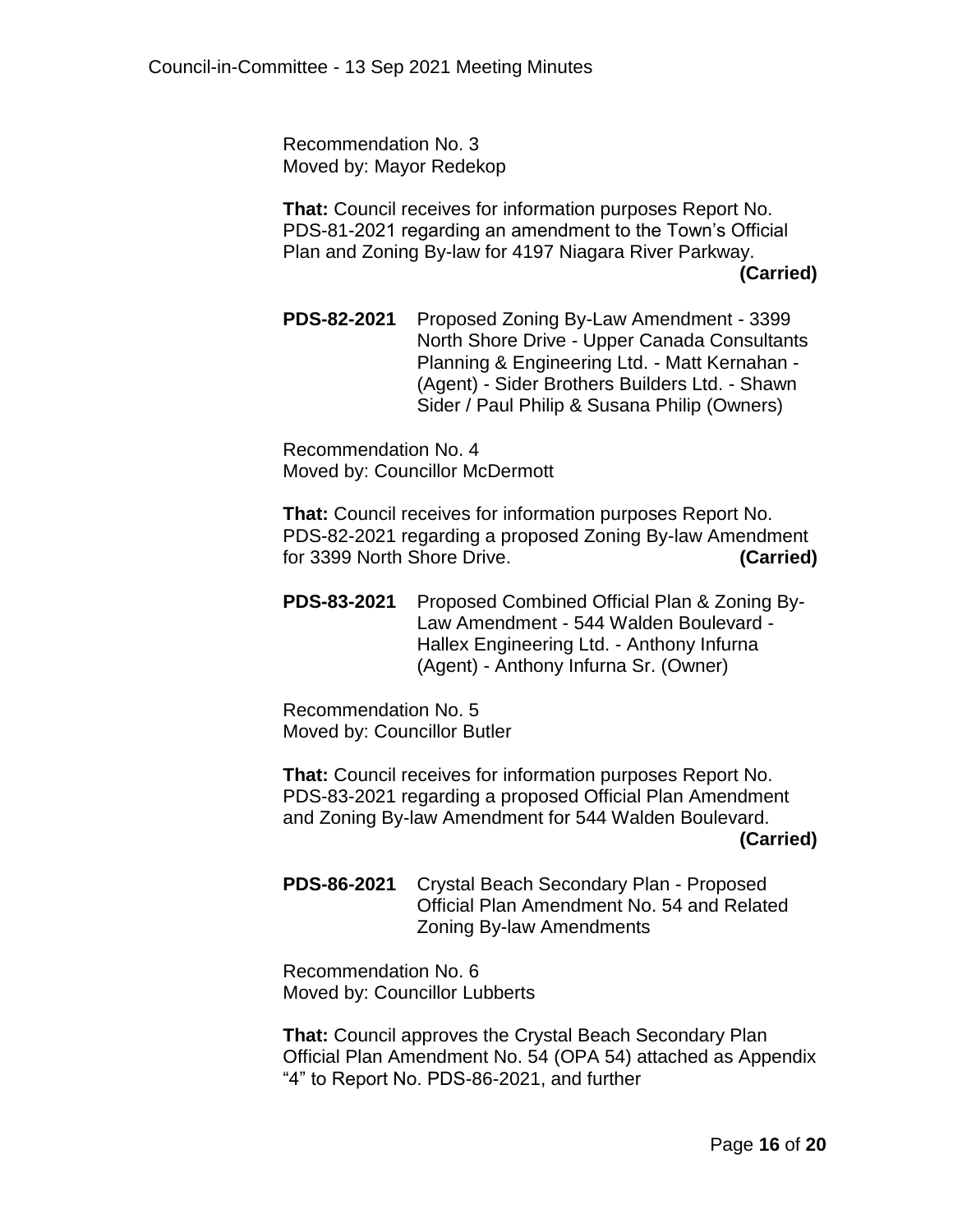**That:** Council approves the amendments to the Town's Zoning By-law No. 129-90 to implement OPA 54, and further

**That:** Council directs staff to submit the necessary by-laws to Council for approval, and further

**That:** Council directs staff to notify all relevant partner agencies, stakeholders, and property owners of the amendments, and any other person or party having expressed interest or requested notification of the Town's intent to pass the by-laws attached as Appendices "4" and "5" to Report No. PDS-86-2021, and further

**That:** Council hereby determines that in accordance with Section 34(17) of the Planning Act, further notice is not required as a result of the inclusion of Documentation Modifications and Mapping Schedule Modifications subsequent to the Public Meeting, and further

**That:** Council directs staff to initiate the process to create a Downtown Core Area Community Improvement Plan for the Crystal Beach mixed-use commercial district.

*Mayor Redekop called a point of order to Councillor Lubberts questioning the Clerk concerning delegations speaking subsequent to the Statutory Public Meeting being declared closed. The Chair ruled in favour of the point of order.* 

Recommendation No. 7 Moved by: Councillor Lubberts

**That:** The portion of the Crystal Beach Tennis & Yacht Club lands identified as Part 14 on Schedules A 1-5 of Report No. PDS-86-2021 within the Crystal Beach Secondary Plan be deferred until April 1, 2022. **(Lost)**

#### *Following the vote on the proposed amendment, Recommendation No. 6 was voted on as follows:*

**That:** Council approves the Crystal Beach Secondary Plan Official Plan Amendment No. 54 (OPA 54) attached as Appendix "4" to Report No. PDS-86-2021, and further

**That:** Council approves the amendments to the Town's Zoning By-law No. 129-90 to implement OPA 54, and further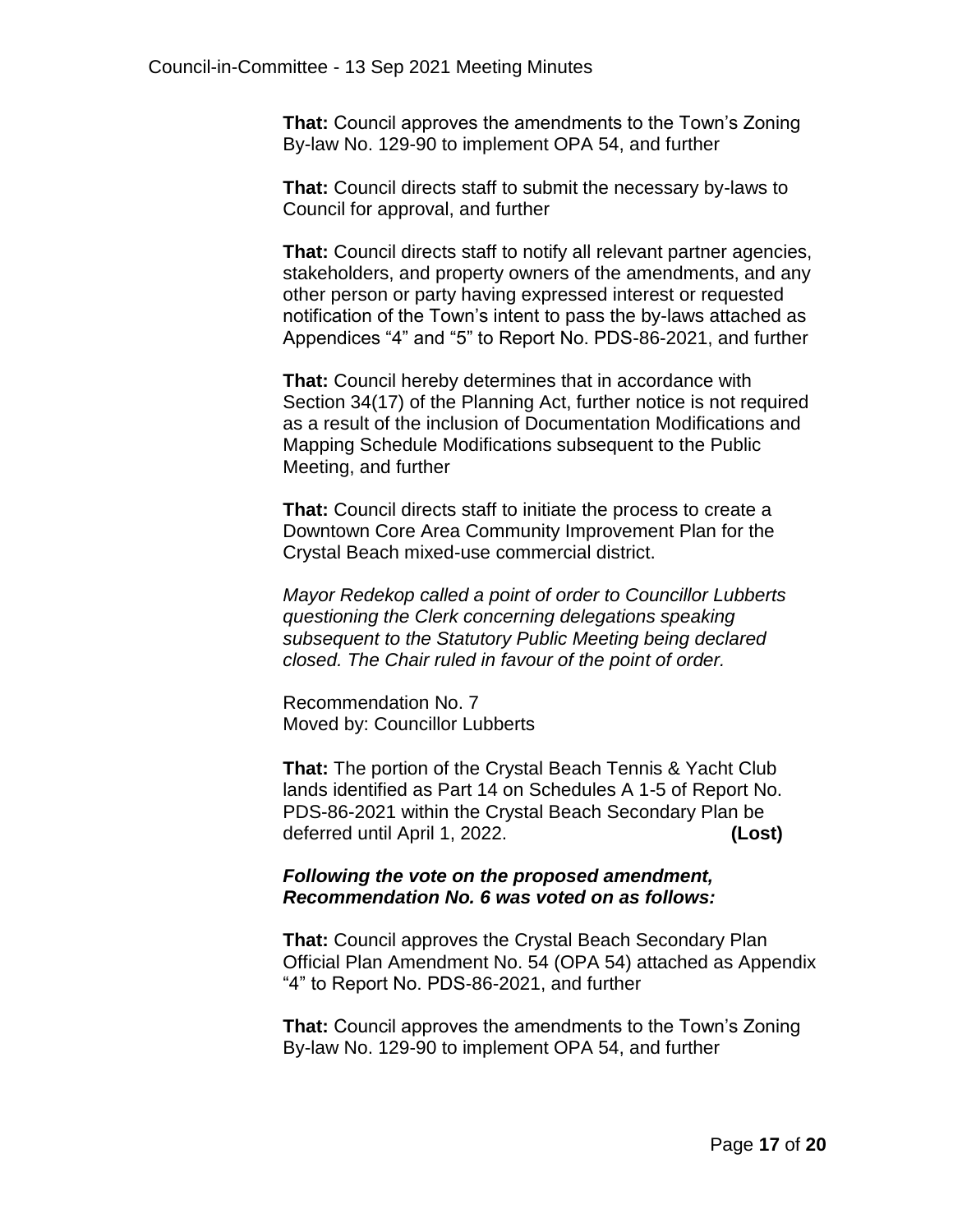**That:** Council directs staff to submit the necessary by-laws to Council for approval, and further

**That:** Council directs staff to notify all relevant partner agencies, stakeholders, and property owners of the amendments, and any other person or party having expressed interest or requested notification of the Town's intent to pass the by-laws attached as Appendices "4" and "5" to Report No. PDS-86-2021, and further

**That:** Council hereby determines that in accordance with Section 34(17) of the Planning Act, further notice is not required as a result of the inclusion of Documentation Modifications and Mapping Schedule Modifications subsequent to the Public Meeting, and further

**That:** Council directs staff to initiate the process to create a Downtown Core Area Community Improvement Plan for the Crystal Beach mixed-use commercial district. **(Carried)**

# **8.3 New Business/Enquiries**

None.

## **8.4 Business Status Report**

No changes.

# **9. Infrastructure Services**

*Chaired by Councillor Lubberts.*

### **9.1 Presentations and Delegations**

*None.* 

# **9.2 Reports**

**IS-39-2021** Tenth Street Ditching Assessment *(Postponed from August 9, 2021, Council-in-Committee Meeting - Previously Moved by Councillor McDermott as Recommendation No. 10)*

**That:** Council receives the Tenth Street Ditching Assessment for information purposes; and further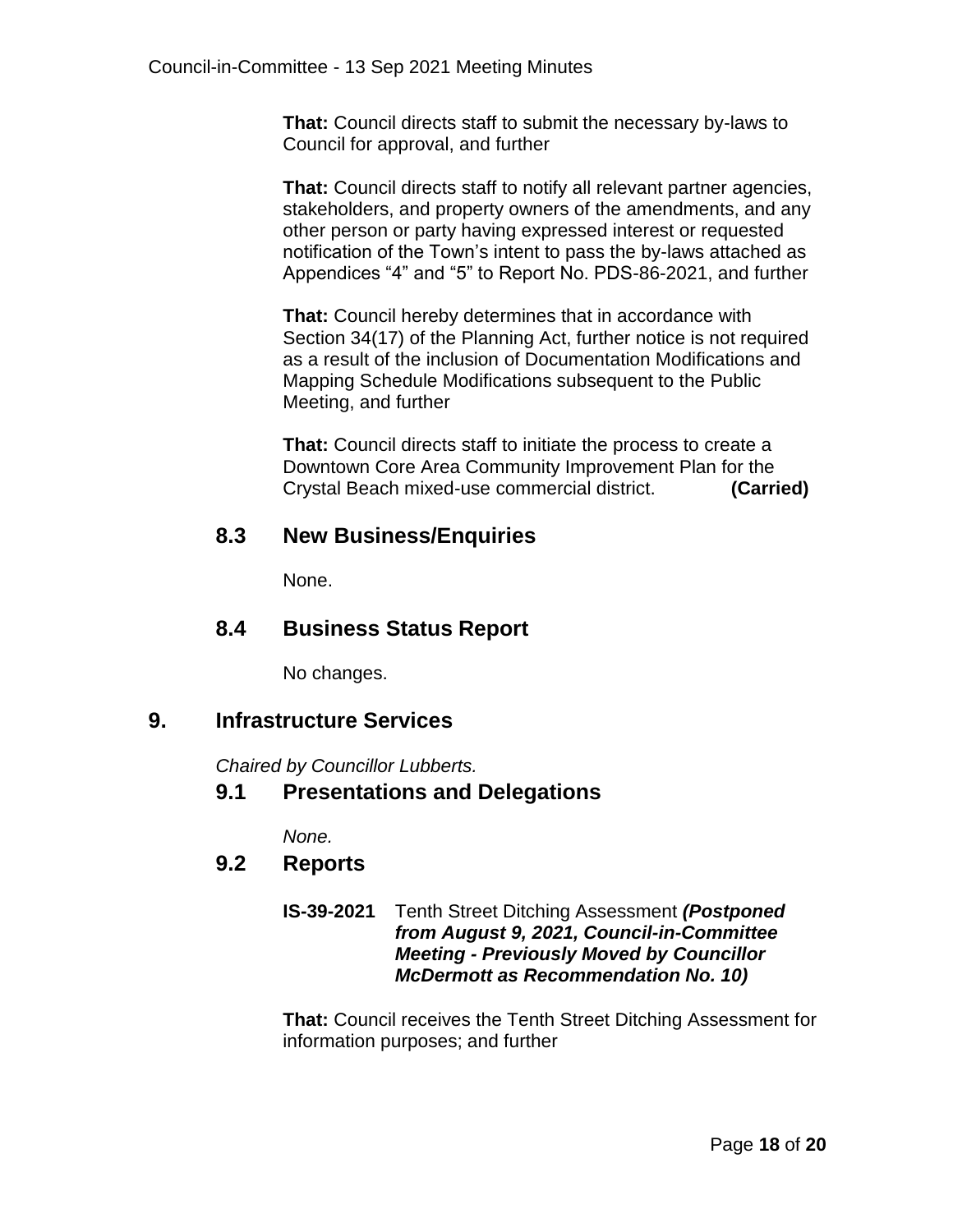**That:** Council chooses Option 1: Re-Grading existing ditches to resolve the current issues brought forth by the residents on Tenth Street; and further

**That:** Council amends the 2021 Capital Budget to supplement the Tenth Street Ditching project TADR21 by \$125,000.00 with funding from the Storm Refurbishing Reserve.

Recommendation No. 8 Moved by: Councillor Dubanow

**That:** Report No. IS-39-2021 be tabled. **(Carried)**

## **9.3 New Business/Enquiries**

(a) Councillor Butler

Councillor Butler enquired about the projected date of the traffic calming report as a child was almost struck by a vehicle over the weekend and she wants to assure the neighbourhood that the Town is seriously considering traffic calming options.

Mr. Walsh advised that the plan is to bring the report to Council before the end of the year.

# **9.4 Business Status Report**

No changes.

# **10. Corporate and Community Services**

*Chaired by Council McDermott.*

### **10.1 Presentations and Delegations**

None.